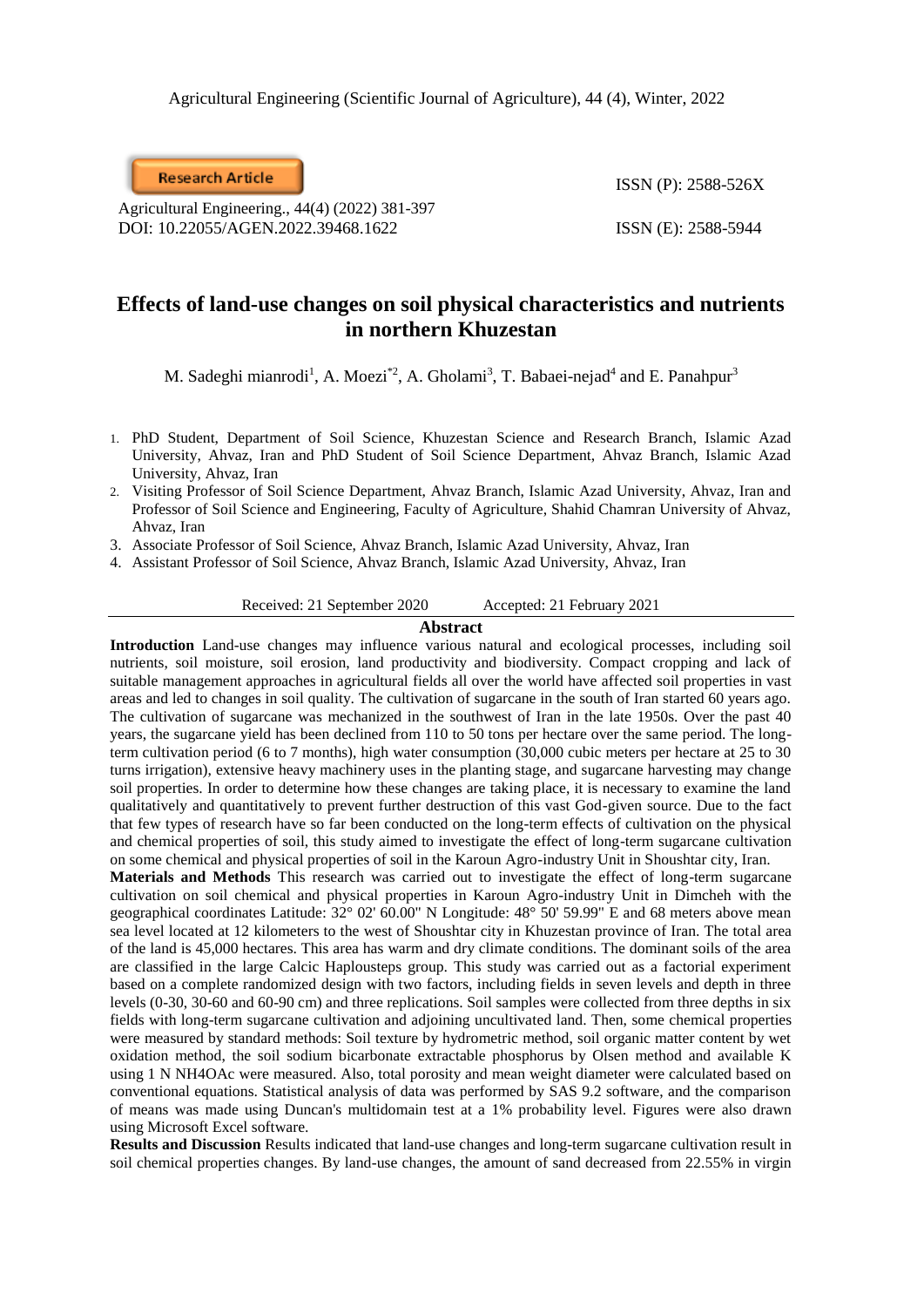#### Agricultural Engineering (Scientific Journal of Agriculture), 44 (4), Winter, 2022

soil to 6.67% in sugarcane fields. The apparent density and the mean weight diameter by changing the use of virgin soil to sugarcane farms increased by 16% and 67%, respectively, though this result was opposite for the total porosity. Also, land-use changes from virgin soil to sugarcane fields increased organic matter and absorbable phosphorus and reduced potassium absorbable and carbon-to-nitrogen ratio. Overall, changes in chemical properties in surface soil (0-30) were more than other depths (30-60 and 60-90). Also, estimating the correlation coefficients between different traits under the studied treatments showed that sand was correlated with all traits except clay and organic matter. While the clay had a positive and significant relationship with the mean weight diameter of soil aggregates.

**Conclusion** This research showed that the soil chemical properties of different sugarcane fields significantly changed by the land-use changes of long-term sugarcane cultivation. Thus, the land-use changes, abundant irrigation and leaching increased the organic matter, the mean weight of the diameter of aggregates and the apparent density of the soil. Also, the amount of phosphorus absorbed by sugarcane and fertilization increased, while the amount of organic matter of C/N and soil absorption potassium decreased in cultivated land. Potassium is essential for sugarcane growth, and the reduction of potassium absorbable can cause limitations in its growth and performance. On the other hand, concerns about soil density and change in the optimal plant growth conditions due to heavy agricultural machinery are clear and severe. Therefore, creating a cultivated system with minimal density is essential. Also, soil chemical properties monitoring and maintaining the quality of the studied soils must be considered in land management approaches.

### *Key words: Land management, land-use changes, soil quality, sugarcane*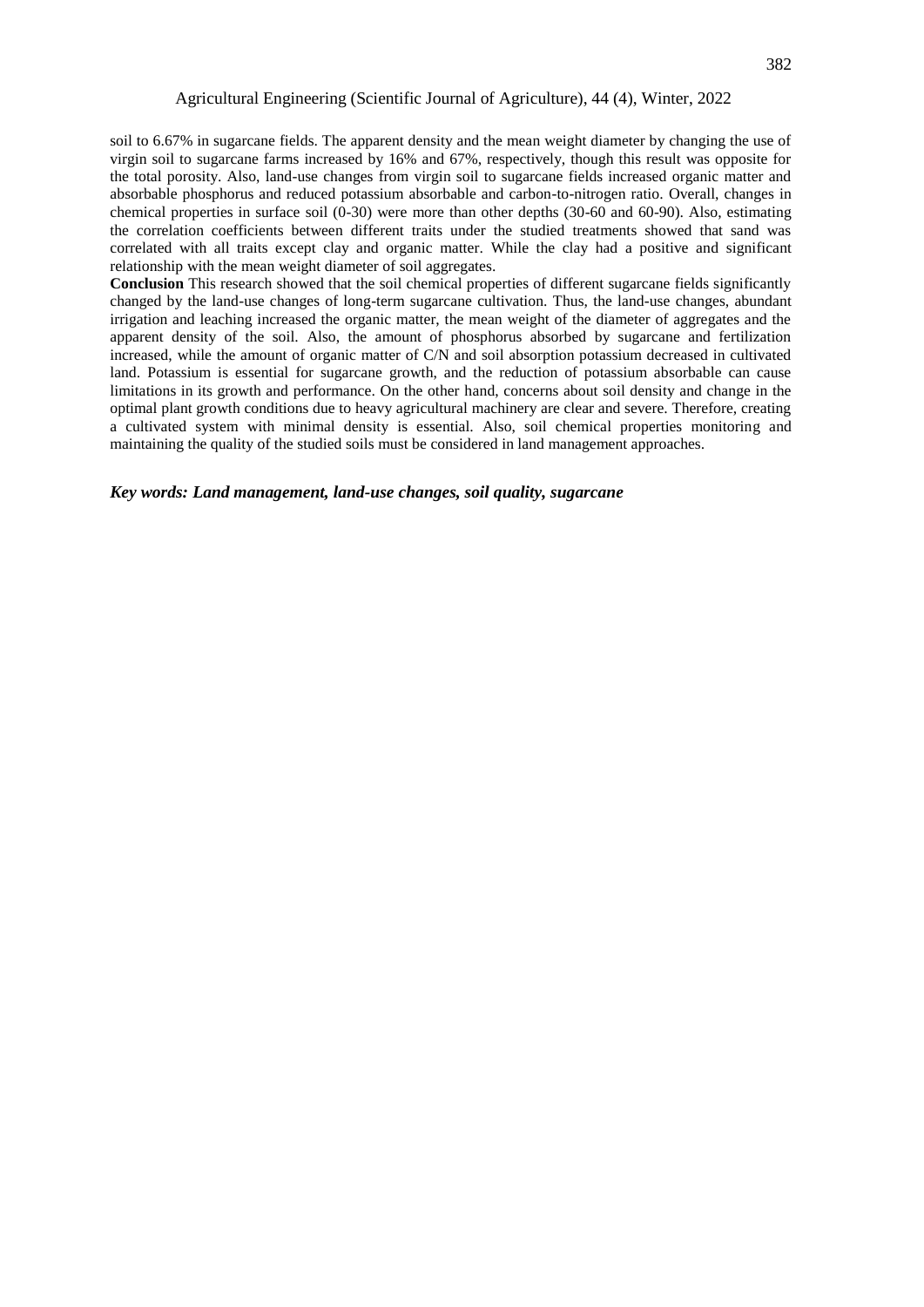

# **تاثیر تغییرکاربري اراضی بر ویژگیهاي فیزیکی و عناصر غذائی خاك در منطقه شمال خوزستان**

مسعود صادقی میانرودی<sup>٬</sup> ،عبدالامیر معزی \*<sup>۲</sup>، علی غلامی<sup>۳</sup>، تیمور بابائینژاد <sup>۶</sup>و ابراهیم پناهپور<sup>۳</sup>

- -1 دانشجوی دکتری گروه خاکشناسی، پردیس علوم و تحقیقات خوزستان، دانشگاه آزاد اسالمی، اهواز، ایران و دانشجوی دکتری گروه خاکشناسی، واحد اهواز، دانشگاه آزاد اسالمی، اهواز، ایران
- -2 استاد مدعو گروه خاکشناسی، واحد اهواز، دانشگاه آزاد اسالمی، اهواز، ایران و استاد گروه علوم و مهندسی خاك، دانشکده کشاورزی، دانشگاه شهید چمران اهواز، اهواز، ایران
	- -3 دانشیار خاکشناسی، واحد اهواز، دانشگاه آزاد اسالمی، اهواز، ایران،
	- -4 استادیار خاکشناسی، واحد اهواز، دانشگاه آزاد اسالمی، اهواز، ایران

| چکیده                                                              | تار تخچه مقاله            |
|--------------------------------------------------------------------|---------------------------|
| بهمنظور بررسی اثر تغییر کاربری اراضی بر ویژگیهای فیزیکی و عناصر    | دريافت:                   |
| غذائی خاک این پژوهش انجام شد. بدین منظور دو کاربری کشت نشده        | پذيرش نهايي:              |
| و کشت شده در اراضی کشت و صنعت کارون در منطقه دیمچه شوشتر           | كىلمات كىلىدى:            |
| در استان خوزستان انتخاب و نمونهها از ۷ مزرعه در سه عمق ۳۰-۰، ۲۰-   | تغییر کاربری اراضی،       |
| ۳۰ و ۹۰-۲۰ سانتی متری در سه تکرار تهیه گردید. درصد شن، رس و        | كيفيت خاك،                |
| سلیت، چگالی ظاهری، تخلخل کل، میانگین وزنی قطر خاکدانه، مواد        | مديريت اراضي،             |
| آلی خاک، فسفر قابل جذب، پتاسیم قابل جذب و نسبت کربن به نیتروژن     |                           |
| در هر عمق تعیین و نتایج به صورت فاکتوریل و در قالب طرح کاملاً      | نيشكر                     |
| تصادفی بررسی گردید. نتایج نشان داد که بیش ترین مقدار رس و سیلت     |                           |
| در اراضی تحت کشت نیشکر و کم ترین آن در اراضی کشت نشده              |                           |
| مشاهده شد. با تغییر کاربری اراضی مقدار شن از ۲۲/٥٥ درصد در اراضی   |                           |
| کشت نشده به ٦٧/٢درصد در اراضی نیشکر کاهش یافت. چگالی ظاهری         |                           |
| و میانگین وزنی قطر خاکدانه براثر تغییر کاربری از کشت نشده به نیشکر |                           |
| به ترتیب ۱۲ و ۲۷ درصد افزایش یافت. همچنین تغییر کاربری از کشت      | * عهده دار مکاتبات        |
| نشده به نیشکر سبب افزایش ماده آلی و فسفر قابل جذب و کاهش پتاسیم    | Email moezzi151@scu.ac.ir |
| قابل جذب و نسبت کربن به نیتروژن شد. بهطور کلی نتایج این پژوهش      |                           |
| نشان داد تغییرات ویژگیهای فیزیکی و عناصر غذائی در خاک سطحی         |                           |
| بیشتر از سایر عمقها بود. این پژوهش نشان داد که کشت متراکم و        |                           |
| آبیاری سنگین در دوره طولانی مدت باعث تغییر و تحول ویژ گیهای        |                           |
| فیزیکی و مواد آلی خاک میشود، لذا به منظور مدیریت اراضی و حفظ       |                           |
| کیفیت خاک&ای بررسی شده پایش ویژگیهای خاک لازم و ضروری              |                           |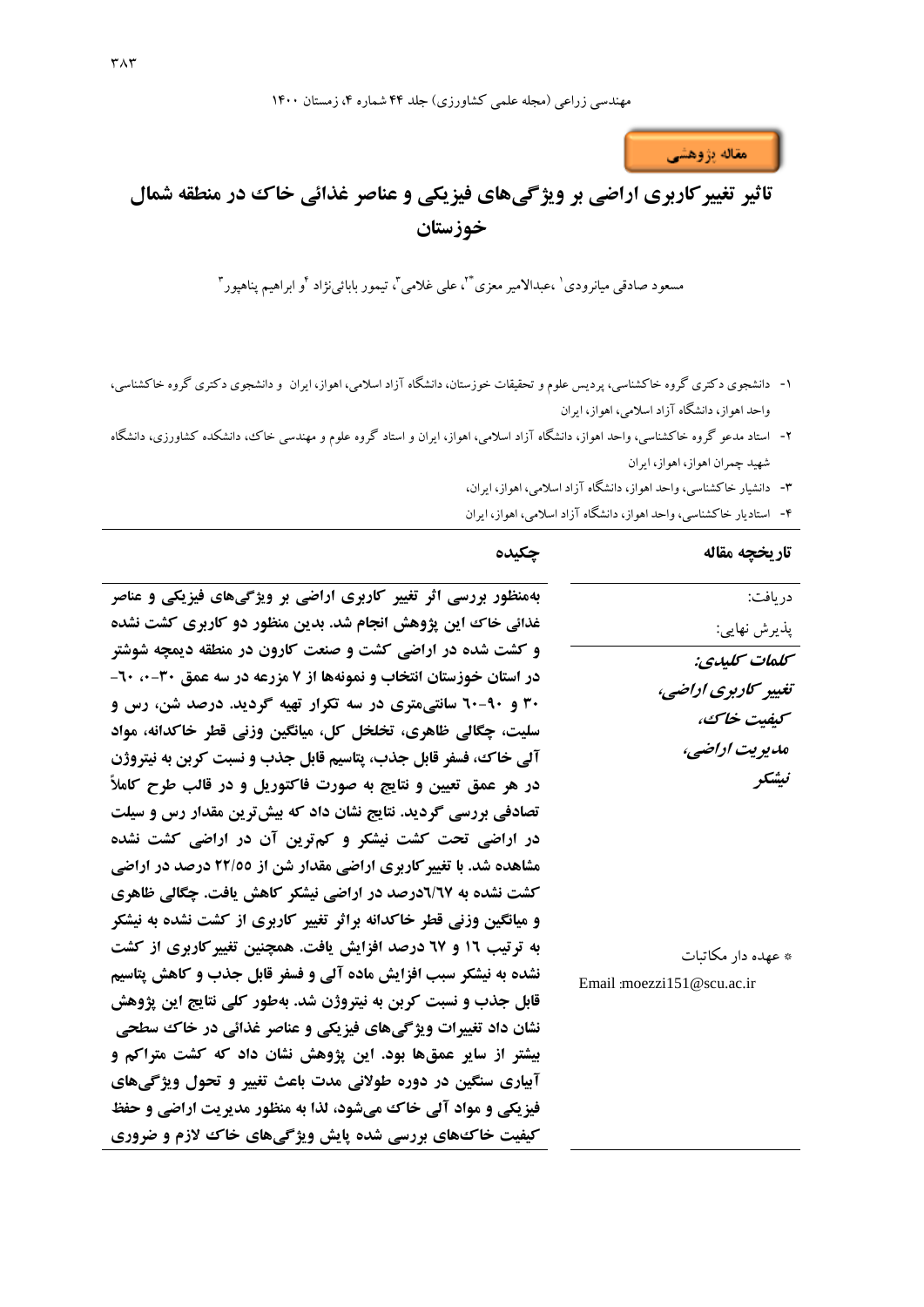| Agricultural Engineering (Scientific Journal of Agriculture), 44 (4), Winter, 2022 |  |  |  |  |  |  |
|------------------------------------------------------------------------------------|--|--|--|--|--|--|
|                                                                                    |  |  |  |  |  |  |

**میباشد.**

### **مقدمه**

تغییرکاربری اراضی بیشتر به علت رشد روز افزون جمعیت صورت گرفته و پیشرفت فنآوری و فرصتهای اقتصادی سبب دخالت انسان در تغییرتعداد زیادی از اکوسیستمهای طبیعی شده است. تغییر کاربری اراضی و کشت فشرده و درازمدت در اراضی کشاورزی دنیا، ویژگیهای خاك را در سطوح گسترده تحت تأثیر قرار داده و سبب تغییر ویژگیهای فیزیکی، شیمیایی و زیستی خاك شده است )18(. بحث تغییر کاربری اراضی از دیدگاههای مختلف مطرح است. در تبدیل زمین بایر به کشتزار بهخصوص در مناطق شور و سدیمی، معموالً تغییر کاربری اراضی در جهت بهبود کیفیت خاك است تا شرایط برای کشت گیاه مورد نظر بهینه شود )21( اما نوع سیستم کشت و نحوه استفاده از زمین نیز در این شرایط مؤثر است. در برخی موارد انجام فعالیتهای گوناگون زراعی در اراضی که همواره بهصورت متراکم به زیرکشت میروند باعث خواهد شد تا در درازمدت تأثیر نامطلوبی بر کیفیت خاك بر جای بگذارد. کشت نیشکر بهصورت مکانیزه در جنوبغربی ایران از 60 سال پیش آغاز شده است. با وجود استفاده مداوم از کودهای شیمیایی، عملکرد زراعی نیشکر روند کاهشی داشته است. طوالنی بودن دوره کشت نیشکر )12 تا 14 ماه(، مصرف زیاد آب آبیاری )3000 مترمکعب در هر هکتار در 25 الی ۳۰ نوبت آبیاری) و استفاده گسترده از ماشینآلات سنگین کشاورزی در مراحل کاشت، داشت و برداشت نیشکر، میتواند ویژگیهای شیمیایی، فیزیکی و زیستی خاك را تحتتأثیر قرار دهد و کشت نیشکر بهویژه کشت مستمر بهصورت تککشتی بهدلیل شخم عمیق، کوددهی بیش از حد، عدم بازیافت بقایای آلی و استفاده گسترده از ادوات کشاورزی میتواند سبب کاهش کیفیت خاك

شود )1 و 11(. نتایج مقایسه نمونههای خاك حاصل از مناطق بکر حاشیهای مزارع نیشکر و خاك این مزارع در دورههای مختلف طوالنی با بیش از 50 سال سابقه کشت در آفریقای جنوبی نشان داد که ویژگیهای شیمیایی و عناصر غذایی نسبت به ویژگیهای فیزیکی بیشتر تحت تأثیر کشت نیشکر قرار گرفته است )7(. چی و همکاران(۴) در پژوهشی که به مطالعه تأثیر کشت درازمدت نیشکر )25 سال( بر ویژگیهای فیزیکی و شیمیایی خاك در سه عمق ۱۵-۰، ۳۰-۱۵ و۵۰-۳۰ سانتیمتری در مکزیک انجام دادند، گزارش کردند که ماده آلی خاك در همه اعماق خاك و ظرفیت تبادل کاتیونی در الیه 30-50 سانتیمتری خاك کاهش یافت. لندی و همکاران<sup>۱</sup>(۱۱) به بررسی تغییر کاربری اراضی و زیر کشت بردن زمینهای بایر در منطقه نیشکرکاری در خوزستان پرداختند. نتایج آنها نشان داد که ویژگیهایی همچون هدایت الکتریکی، پتاسیم قابل جذب و توزیع اندازه ذرات از جمله عواملی بودند که در غالب زمینهای کشت شده، دستخوش تغییر شده بودند، درحالیکه تفاوت معنیداری در میزان اسیدیته خاك در اثر تغییر <sup>3</sup> کاربری اراضی مشاهده نشده بود. کنیسارس و همکاران )3( با مطالعه خود در برزیل در ارتباط با اثرات تغییر کاربری اراضی از پوشش گیاهی بومی به مرتع و نیشکر گزارش کردند که تغییر کاربری اراضی به نیشکر منجر به تخریب ساختار خاك، کاهش تخلخل خاك و تأثیر منفی بر شکل و اندازه منافذ میشود.

با تخصیص سطح وسیعی از زمینهای بایر خوزستان جهت کشت نیشکر و گذشت زمان طوالنی از کشت و کار آن، امکان تغییر در ویژگیهای مختلف این خاكها نیز وجود دارد. لذا یکی از دالیل احتمالی کاهش عملکرد نیشکردر مرور زمان، میتواند تغییرات ویژگیهای فیزیک

 $\overline{a}$ 

<sup>1</sup>*- Chi et al.*

<sup>2</sup>Landi et al.

<sup>3</sup>- *Canisares et al.*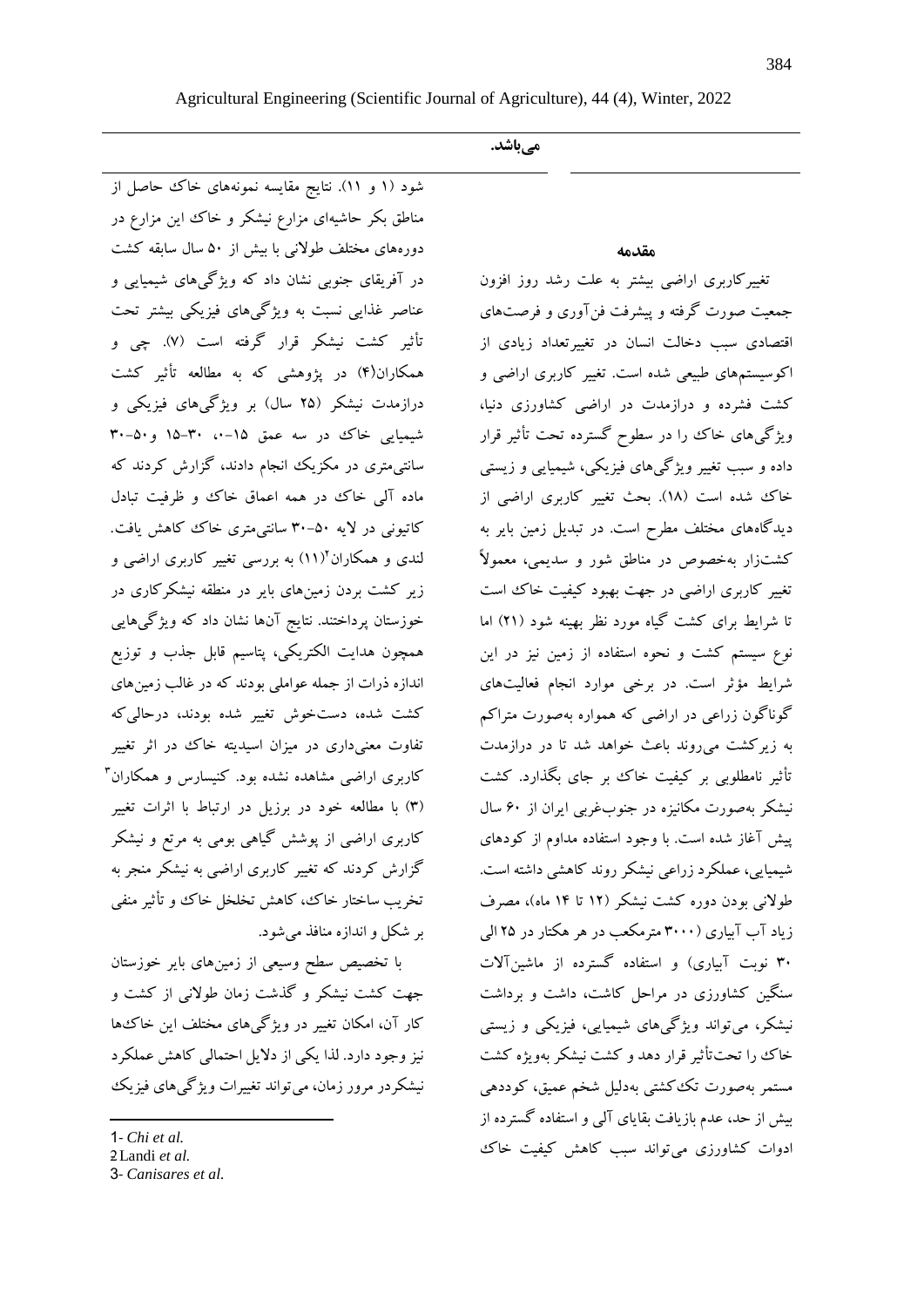و مواد آلی خاك باشد. همچنین در مجاورت اراضی تحت کشت دائمی نیشکر در طی 40 سال گذشته در کشت و صنعت و توسعه نیشکر کارون خوزستان، اراضی کشت نشدهای نیز وجود دارد که امکان مقایسه بین اراضی تحت کشت و اراضی کشت نشده را فراهم می- آورد و همچنین اطالعات مفیدی را برای مدیریت این اراضی در آینده و همچنین مدیریت اراضی جدید تحت کشت نیشکر در اختیار قرار میدهد. بنابراین این پژوهش به عنوان یک تحقیق کاربردی با هدف بررسی اثر تغییر کاربری اراضی بر ویژگیهای فیزیکی وویژگیهای مواد آلی خاك در یکی از کشت و صنعتهای نیشکر در شمال خوزستان انجام شد.

### **موادو روش ها**

### **منطقه مورد مطالعه**

این پژوهش در اراضی شرکت کشت و صنعت کارون در منطقه دیمچه در 50 کیلومتری شهرستان دزفول و 12 کیلومتری غرب شهرستان شوشتر با مختصات جغرافیایی 32 درجه و 5 دقیقه عرض شمالی و 42 درجه و 48 درجه طول شرقی با ارتفاعی حدود 68 متر از سطح دریا واقع شده است، به انجام رسید )شکل 1(. مساحت

کل اراضی آن 46000 هکتار میباشد. این منطقه دارای آب و هوای گرم و خشک و در تقسیمبندی اقلیمی به روش گوسن جزء اقلیم نیمهبیابانی میباشد. خاكهای غالب منطقه در گروه بزرگ Haplousteps Calcic رده- بندی میشوند )19(. بر اساس دوره آماری 10ساله )1394 - 1385( متوسط تبخیر ماهانه در کشت و صنعت کارون 10/28 میلیمتر و میانگین رطوبت نسبی ماهانه آن 42/02 درصد است. شکل 2 میانگین ماهانه بارندگی و میانگین ماهانه حداقل و حداکثر درجه حرارت را در طول سال- های -1394 1385 نشان میدهد. آب مورد نیاز مزارع این شرکت از دو مسیر یعنی شبکه آبیاری گتوند با ظرفیت اسمی حدود 81 مترمکعب در ثانیه و شبکه آبیاری دز با ظرفیت تقریبی 11 مترمکعب در ثانیه تأمین میشود. در جدول 1 برخی ویژگیهای شیمیایی و فیزیکی آب استفاده شده برای آبیاری مزارع کشت و صنعت کارون آورده شده است )جدول1(. در مطالعات و آزمایشهایی که در بیش از ۱۰۰۰ چاهک مشاهدهای انجام شده است، عمق سطح ایستابی در منطقه کارون بهطور متوسط حدود 140سانتیمتر بهدست آمده است.

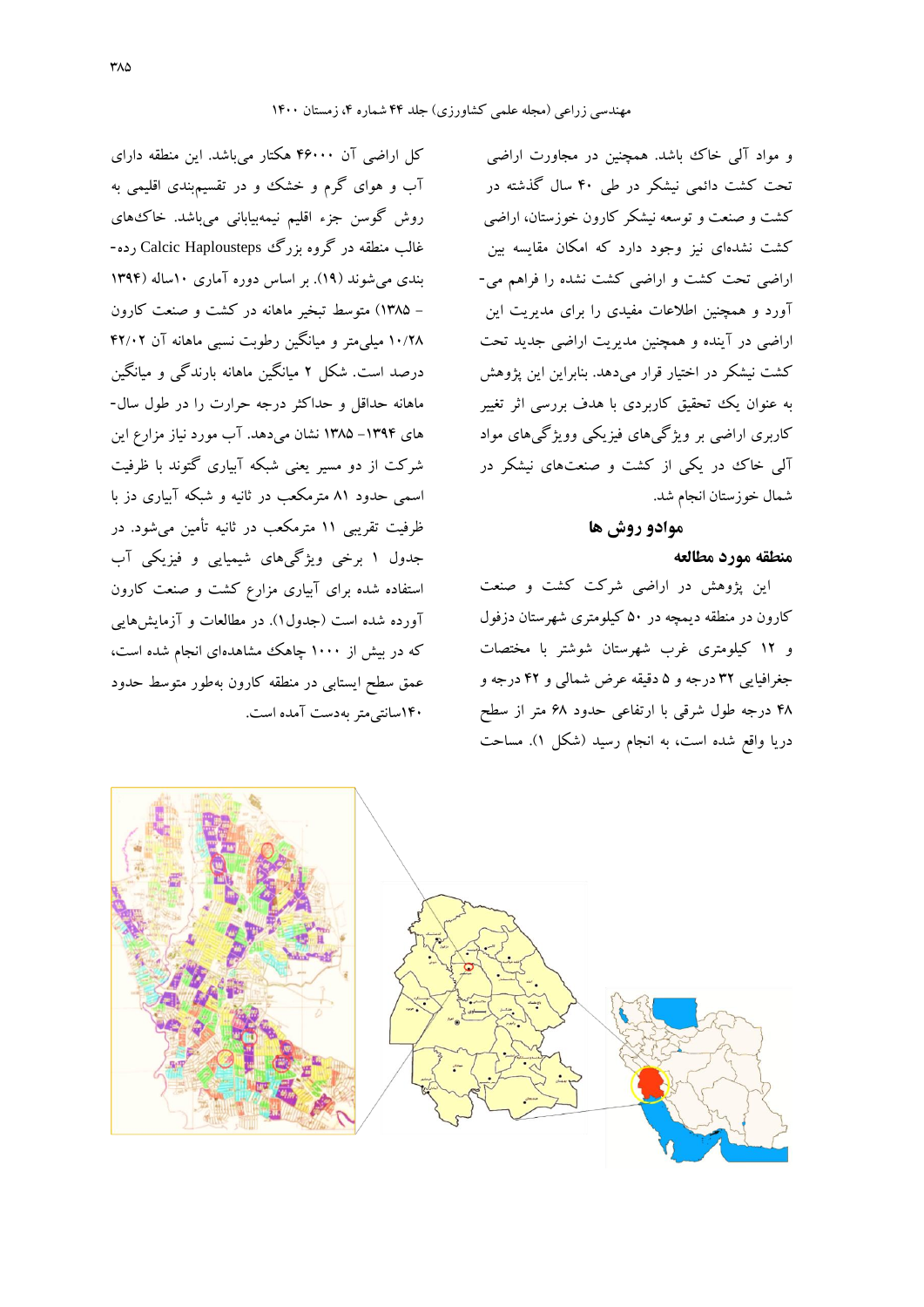## صادقی میانرودی و همکاران: تاثیر تغییرکاربری اراضی بر ویژگیهای...



**شکل)1( موقعیت مکانی منطقه مورد مطالعه در استان خوزستان Figure(1) Location of the study area in Khuzestan province**



**جدول(1) میانگین ویژگیهاي آب استفاده شده براي آبیاري مزارع کشت و صنعت کارون بر اساس آمار 30 ساله )-1396 )1366**

**Table (1) Average water characteristics used for irrigation of Karun Agro-industry fields based on 30 year statistics (1988-2018)**

| منيزيم<br>Magnesium<br>(meg $L^{-1}$ ) | تلسيم<br>Calcium<br>(meg $L^{-1}$ ) | سديم<br>Sodium<br>(meg $L^{-1}$ ) | يتاسيم<br>Potassium<br>(meg $L^{-1}$ ) | Chlorine<br>(meg $L^{-1}$ ) | سو لفات<br>Sulfate<br>(meq $L^{-1}$ ) | نسبت جذبي سديم<br>Sodium<br>absorption ratio<br>(meg $L^{-1}$ ) | جامدات کل<br>Total soluble<br>solids<br>$(g L^{-1})$ | هدايت الكتريكي<br>Electrical<br>conductivity<br>$(dsm^{-1})$ | پی اچ<br>pH |
|----------------------------------------|-------------------------------------|-----------------------------------|----------------------------------------|-----------------------------|---------------------------------------|-----------------------------------------------------------------|------------------------------------------------------|--------------------------------------------------------------|-------------|
| 1.5                                    | 3.62                                | 5.51                              | 0.05                                   | 2.67                        | 2.31                                  | 3.89                                                            | 0.676                                                | l.06                                                         | 7.8         |

## **نمونه برداري خاك و اندازهگیريهاي آزمایشگاهی**

جهت انجام این پژوهش، ابتدا براساس افت عملکرد 10ساله محصول از تعداد 6 مزرعه از مزارع کشت شده در سالیان متوالی )شماره قطعات زمین: ،219 ،239 ،457 ۵۲۰، ۵۳۲ و ۵۳۴) و یک نمونه از اراضی کشت نشده )بکر( انتخاب شد. سپس از هر مزرعه در 3 تکرار از سه

انجام آزمایشهای فیزیکی و شیمیایی از الک دو میلی- متری عبور داده شدند. نمونههای خاك آماده شده به آزمایشگاه منتقل شده و ویژگیهای فیزیکی و شیمیاییدر هر یک از نمونههای خاك اندازهگیری شد. بافت خاك به روش هیدرومتری

عمق ،0-30 30-60 و 60-90 سانتیمتر نمونهبرداری شد.

نمونهها پس از جمعآوری و هوا خشک کردن جهت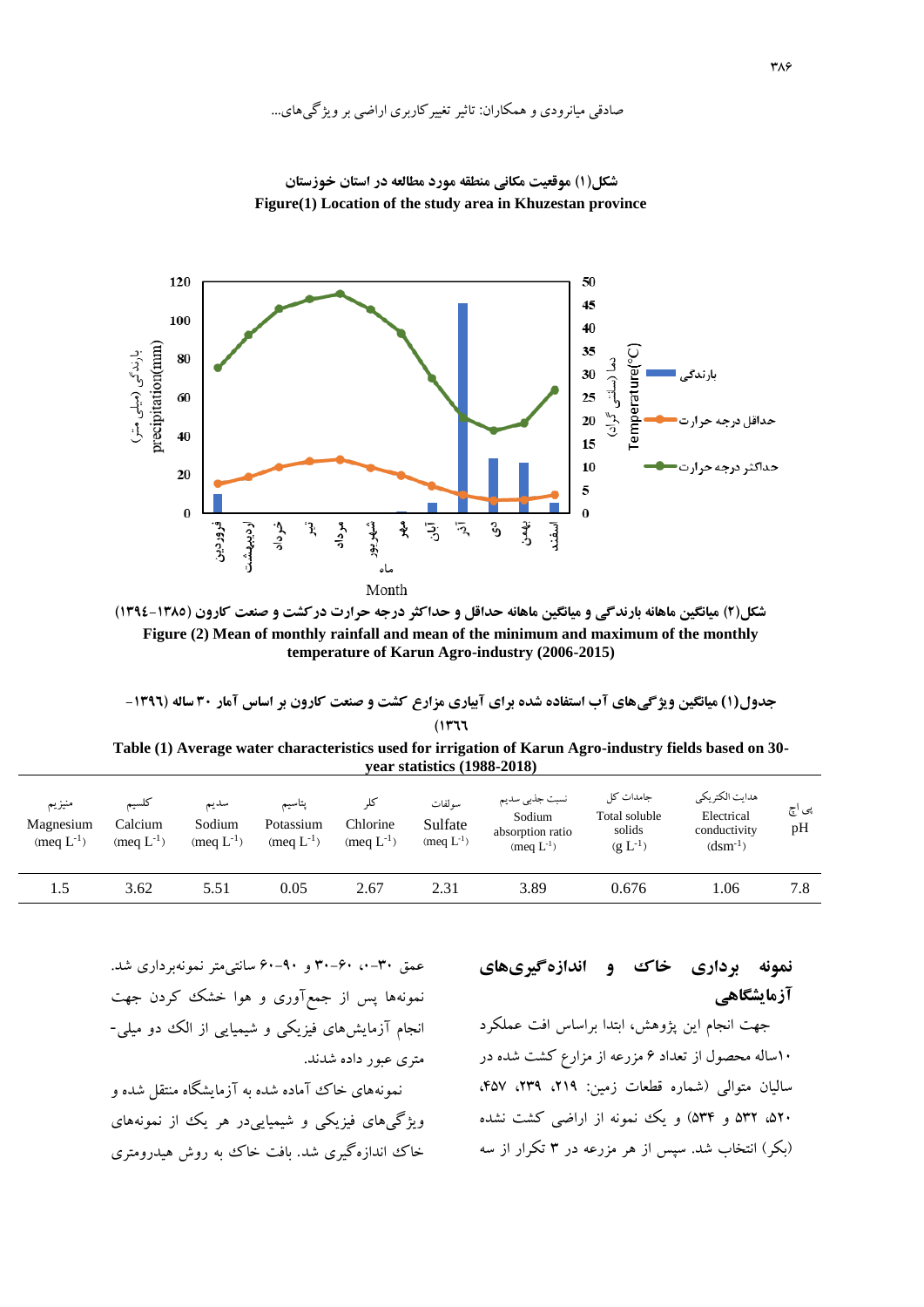تعیین گردید و فسفر قابل جذب خاك به روش عصاره-گیری با بیکربنات سدیم )16(، کربن آلی به روش اکسیداسیون تر با استفاده از دیکرومات پتاسیم و اسید سولفوریک غلیظ (١۵) ، پتاسیم قابلِ جذب خاك با استفاده از عصارهگیری استات آمونیوم یک نرمال (١٢) اندازهگیری شدند. تخلخل خاك به صورت محاسباتی بااستفاده از جرم مخصوص ظاهری و حقیقی طبق رابطه 1 اندازهگیری شد.

$$
n=1-(\frac{P_b}{P_p})\tag{1}
$$

 $P_b$  که در آن n، مقدار تخلخل خاك برحسب درصد، و به ترتیب جرم مخصوص ظاهری و حقیقی برحسب گرم بر سانتی0مترمکعب (3 g cm ) است. میانگین وزنی قطر خاکدانهها )MWD )با استفاده از روش غربال مرطوب و با استفاده از نمونههای دستنخورده و طبق رابطه 2 تعیین شد (۱۳).

 $MWD = \sum x_i w_i$  (۲)

که در آن MWD: میانگین وزنی قطر ذرات برحسب  $x_i$  میلی متر،  $x_i$ : میانگین قطر خاکدانههای باقیمانده بر روی هر الک برحسب میلیمتر و  $w_i$ : وزن خشک خاکدانهها در هر الک به وزن کل خاک می باشد. **تجزیه و تحلیل آماري دادهها**

این پژوهش بهصورت آزمایش فاکتوریل در قالب طرح بلوكهای کامل تصادفی با دو فاکتور مزرعه در 7 سطح شامل 6 مزرعه به شمارههای ،219 ،239 ،457 ،520 532 و 534 و یک خاك از خاكهای بکر مزرعه مجاور منطقه که در طی سالهای ذکر شده بهصورت دست- نخورده بود (بهعنوان نمونه شاهد) و تیمار عمق خاك در سه سطح شامل عمق 0-30و 30-60 و 60-90 سانتیمتری و در سه تکرار از طریق نرم افزار آماری 9.4 SAS انجام شد. برای مقایسه میانگینها از آزمون دانکن در سطح احتمال 5 درصد و برای رسم نمودارها نیز ازنرم افزار Excel استفاده شد.

# **نتایج و بحث ویژگیهاي فیزیکی خاك**

نتایج تجزیه واریانس دادهها نشان داد اثر کاربری اراضی بر تمامی ویژگیهای فیزیکی خاك در سطح 1 درصد معنیدار بود. همچنین اثر اصلی فاکتور عمق بر همه ویژگیهای فیزیکی خاك به جز شن و رس در سطح احتمال یک درصد معنیدار بود (جدول ۲). در حالی که طبق جدول 2 تاثیر معنیداری بین اثر متقابل کاربری اراضی و عمق بر ویژگیهای فیزیکی خاك مشاهده نشد به جز پارامتر رس که در سطح 5 درصد معنیدار بود.

**جدول)2( تحلیل آماري ویژگیهاي فیزیکی خاكهاي تحت کشت نیشکر و بکر در منطقه مورد مطالعه Table (2) Statistical analysis of physical characteristics of soils under long-term sugarcane cultivation and uncultivated land in the study area**

|                                                           |                               | ميانگين مربعات                     |              |            |            |                                     |                                             |
|-----------------------------------------------------------|-------------------------------|------------------------------------|--------------|------------|------------|-------------------------------------|---------------------------------------------|
|                                                           |                               | Average of squares                 |              |            |            |                                     |                                             |
| ميانگين وزني قطر<br>خاكدانه ها<br>Mean<br>Weight-Diameter | تخلخل كل<br>Total<br>Porosity | چگالي ظاهري<br><b>Bulk Density</b> | سيلت<br>Silt | رس<br>Clay | شن<br>Sand | درجه آزادي<br>Degrees of<br>Freedom | منابع تغييرات<br>Sources of Changes         |
| $5.34**$                                                  | $0.0052**$                    | $0.06**$                           | 335.38**     | $129.36**$ | 260.65**   | 6                                   | كاربرى زمين<br>Land use                     |
| $1.21**$                                                  | $0.013**$                     | $0.11**$                           | 116.76ns     | $46.78**$  | $3.14$ ns  | 2                                   | عمق<br>Depth                                |
| 0.13ns                                                    | $0.0005$ ns                   | 0.0008ns                           | $4.07$ ns    | $6.89*$    | $0.28$ ns  | 12                                  | عمق ×کاربری زمین<br>Land use $\times$ depth |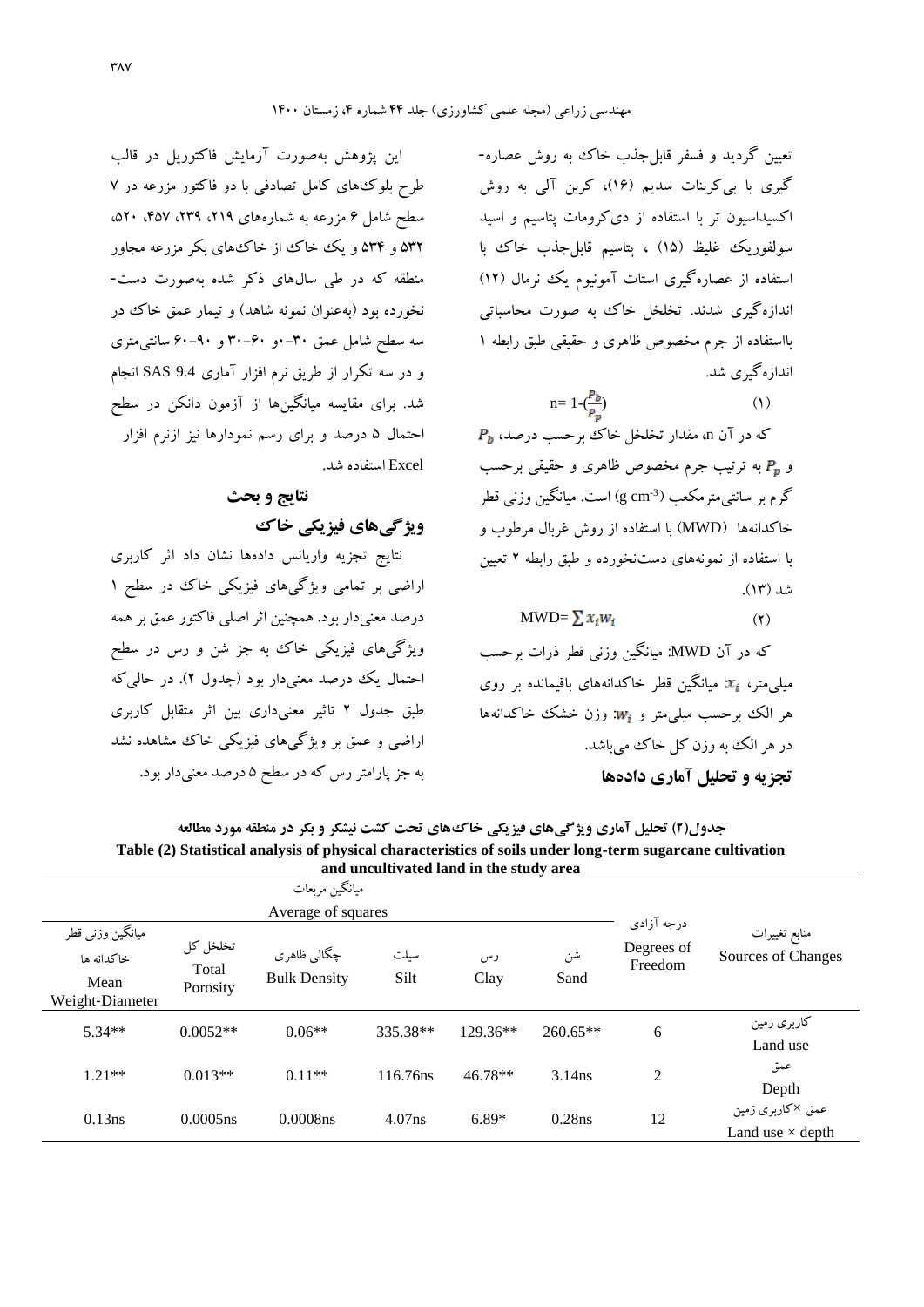| 5.07 | 004 | 0.005 | 30   | $\sim$<br>u. | $\overline{\phantom{0}}$<br>$\sim$ | $\sim$ | حطا             |
|------|-----|-------|------|--------------|------------------------------------|--------|-----------------|
|      |     | .     | رں،پ | 13.71        | $\overline{\mathsf{u}}$            | 40     | C <sub>CT</sub> |

ns: non-significant, \*: significant at 5% probability level, and\*\*: significant at 1% probability level

رس خاك افزایش یافته است )شکل 3(. شکل 4 اثر متقابل عمق و کاربری اراضی را بر مقدار رس نشان میدهد. تغییرات فوق الذکر در بافت خاك را میتوان به اثرات آبیاری )تشدید فرایندهای هوازدگی(، آبشویی، اثرات ناشی از کشت و کار، حرکت ماشین آالت سنگین و خرد کردن ذرات خاك و همچنین افزایش میزان رطوبت خاك بهعلت انجام آبیاریهای متعدد و تشدید فرایندهای هوادیدگی نسبت داد که با توجه به استفاده از زیرشکنها و عمق حضور ریشههای گیاه نیشکر که با وارد کردن فشار بر ذرات خاك باعث ریزتر شدن بافت در اعماق نیز میشود)11(.

### **چگالی ظاهري**

نتایج اندازهگیری جرم مخصوص ظاهری خاك نشان داد که بهرهبرداری از خاك برای زراعت نیشکر منجر به افزایش تراکم خاك شده است. این افزایش جرم مخصوص ظاهری خاك که در واقع در اثر استفادهی بیش از حد از ماشین آالت کشاورزی در مراحل مختلف کشت ایجاد شده، برای عمق 30-60 سانتیمتر بیش از عمقهای 0-30 و 60-90 سانتی متر بود. میانگین وزن مخصوص ظاهری الیه سطحی خاك کشت شده ) 30-0 سانتی متری( در مقایسه با الیه سطحی در خاك کشت نشده افزایش یافته است. همچنین میانگین وزن مخصوص ظاهری در افق )60-90 سانتی متری) از ۱/۴۶ سانتیمتر مکعب برگرم در خاك کشت نشده به 1/75 گرم بر سانتیمتر کعب افزایش یافت که بیشترین تراکم خاك در بین افقهای خاك تحت کشت بود (شکل ۳). ویسی و همکاران'(۲۲) تراکم خاک مزارع نیشکر تحت حالتهای مختلف کشت را به کمک چگالی ظاهری نسبی و شاخص مخروط خاك ارزیابی کردند. آنها اظهار کردند که اکثر مقادیر چگالی ظاهری خاك اندازه- گیری شده در مزارع نیشکر در محدوده ریشههای اندك (محدودیت زیاد) می باشد. با افزایش ماده آلی در یک خاك **بافت خاك**

در تغییر کاربری اراضی از زمین بکر به مزرعه نیشکر تغییرات معنیداری در میانگین توزیع اندازه ذرات مرتبط با بافت خاك روی داده است )جدول 3(. تغییر کاربری اراضی در کشت و صنعت کارون منجر به کاهش میزان شن شده است به طوری که میزان شن در زمین کشت نشده از 22/55درصد به 6/62 درصد در مزرعه تحت کشت نیشکر رسید. این درحالی است که میزان سیلت در زمین کشت نشده 43/18 درصد و در مزرعه تحت کشت نیشکر 59 درصد مشاهده شد. یعنی در اثر تغییر کاربری اراضی با کاهش مقدار شن خاك، بافت خاك به سمت خاكهای با بافت ریزتر تغییریافته است )جدول 3(. این نتایج با نتایج لندی و همکاران )11( مبنی بر تأثیرپذیری بافت از تغییر کشت و ریزتر شدن آن در زمینهای زیر کشت نسبت به بایر مطابقت دارد. در پژوهش طولابیفرد (۲۱) مشاهده شد کشت و کار اراضی مرتعی در منطقه هفت تپه سبب تغییر معنیدار میزان رس موجود در خاك شده بود. به طوری که میزان رس در تمام اعماق اراضی تحت کشت محصوالت تناوبی، به طور قابل توجهی نسبت به اراضی کشت نشده کاهش یافت. در حالی که این ویژگی در اراضی تحت کشت نیشکر نسبتا تغییر زیادی نکرده بود (جدول ۳). باتوجه به جدول ۲، اثر عمق بر درصد رس خاك نیز معنیدار بوده است. میزان رس نیز در اثر زراعت نیشکر در افق سطحی افزایش پیدا کرد. به طوری که میانگین رس از 33/5 درصد در خاك کشت نشده به 35/6 درصد در خاك تحت کشت نیشکر افزایش یافت. اما در افق 60-30 میزان رس تغییرات نسبتاً کمتری را نشان داد و میانگین رس از 35 درصد در خاك کشت نشده به 36 درصد در خاك تحت کشت افزایش یافت. به طور کلی با افزایش عمق از عمق 0-30 به عمق ،60-90 مقدار درصد

1- Veyci *et al.*

 $\overline{\phantom{a}}$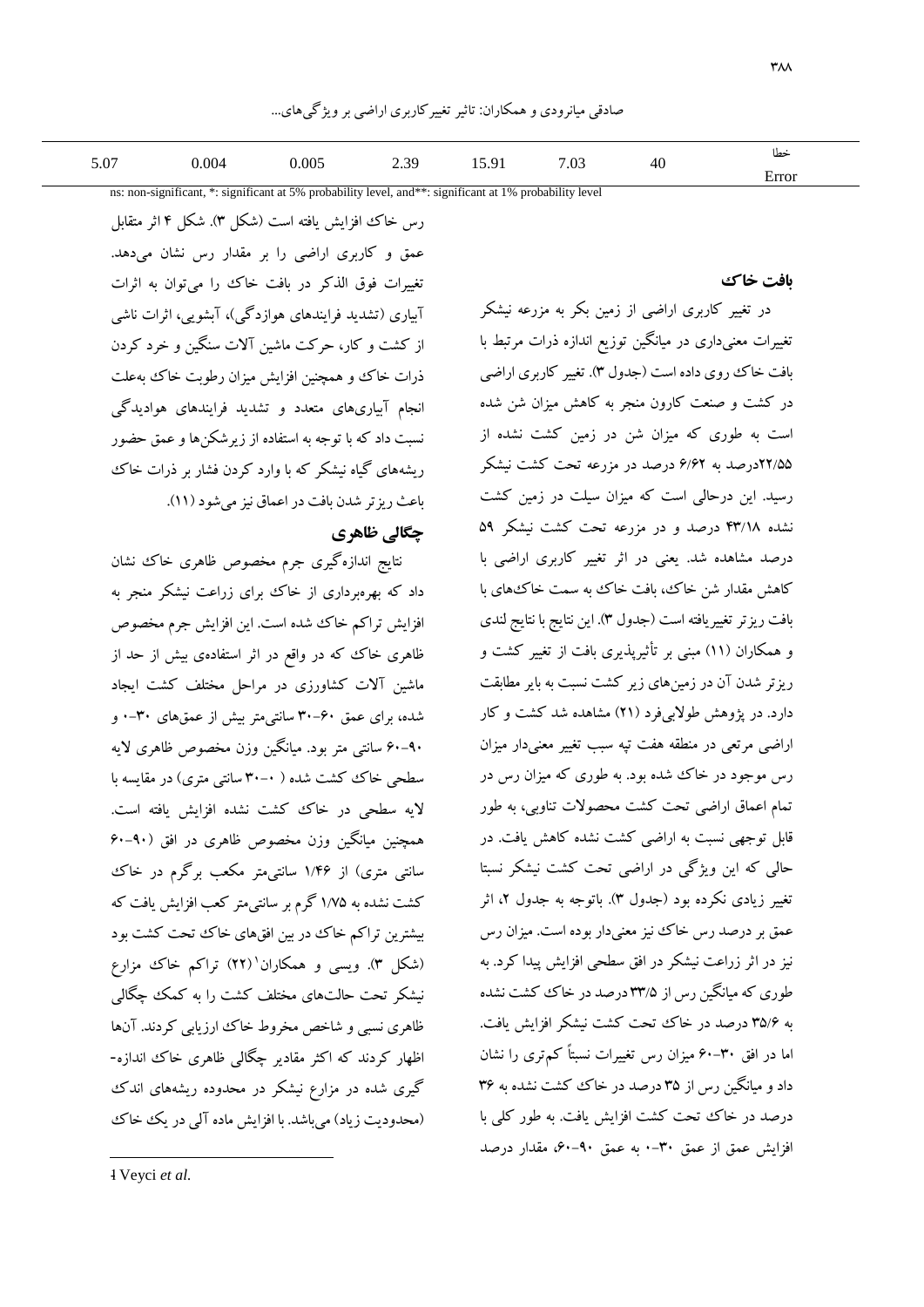انتظار میرود که چگالی ظاهری خاك کاهش یابد اما در لایه سطحی خاك سطحی كشت شده (۰-۳۰ سانتی متر) علیرغم افزایش ماده آلی در مقایسه با خاك کشت نشده، چگالی خاك افزایش یافته که به دلیل تردد ماشین آالت سنگین کشاورزی است. از طرفی احتمال میرود که باال بودن جرم مخصوص ظاهری در خاك های کشت و صنعت کارون، یکی از عوامل افت عملکرد نیشکر در کشت و صنعت کارون است.

## **تخلخل کل**

تحلیل آماری مشخص نمود که تغییر کاربری اراضی و انجام عملیات کشاورزی در اراضی بایر باعث کاهش معنیداری در مقدار تخلخل کل خاك میشود. مقدار تخلخل کل خاك از 46/28 درصد در اراضی کشت نشده به 37/99 درصد در اراضی با کاربری نیشکر کاهش یافته است )جدول3(. اثر عمق بر تخلخل کل نیز معنیدار بوده است به طوری که تخلخل کل در عمق 30-60 سانتیمتر کمتر از عمقهای 0-30 و 60-90 سانتی متر مشاهده شد)شکل 3(. میانگین تخلخل کل الیه سطحی خاك کشت شده ) 30-0 سانتی متری( در مقایسه با الیه سطحی در خاك کشت نشده کاهش یافته است. همچنین میانگین تخلخل کل در افق )60-30 سانتی متری( از 44/91 درصد در خاك کشت نشده به 31.32 درصد در خاك کشت شده کاهش یافت که کمترین تخلخل کل در بین افقهای خاک تحت کشت بود. مالاگتا و همکاران<sup>۱</sup> (۱۴) در پژوهشی نشان دادند که تغییر کاربری اراضی، تغییر شدیدی در میزان تخلخل کل خاك در زمینهای جنگلی در مقایسه با خاك چرای دام نشان داده است. با مراجعه به مقادیر پایین تخلخل کل خاك در عمق ،30-60 نگرانیهای مربوط به تراکم خاك و تغییر شرایط بهینه رشد گیاه ناشی از عبور و مرور ادوات کشاورزی سنگین کامال آشکار و جدی است. لذا ایجاد یک نظام کشت با حداقل تراکم، ضروری است. همچنین افزایش ماده آلی با جلوگیری از سوزاندن بقایای

گیاهی و برگرداندن بقایای گیاهی بعد از برداشت، میتواند تا حدود زیادی مشکالت ناشی از تراکم خاك را کاهش دهد.

## **میانگین وزنی قطر خاکدانهها**

کشت و کار در اراضی تحت کشت نیشکر سبب افزایش معنیدار میانگین وزنی قطر خاکدانهها در اعماق مختلف مورد مطالعه گردیده است. در جدول 3 نیز مشاهده شد که میانگین وزنی قطر خاکدانهها در زمین کشت نشده از 0/45 میلیمتر به 0/75 میلیمتر در مزرعه تحت کشت نیشکر رسید. طی تغییر کاربری کشت نشده به اراضی تحت کشت نیشکر، به دلیل افزایش ماده آلی خاك میزان پایداری یا میانگین وزنی قطر خاکدانهها افزایش پیدا می- کند. پایداری خاکدانهها همبستگی باالیی با میزان ماده آلی خاك دارد، بنابراین ماده آلی به عنوان یک شاخص غالب در پایداری خاکدانهها است (۵). همچنین مطابق شکل ۳ کاهش میانگین وزنی قطر خاکدانهها در اعماق را نیز می- توان به کاهش ماده آلی نسبت داد زیرا همانطور که گفته شد ماده آلی یکی از عوامل تاثیرگذار برپایداری خاکدانهها است. میانگین وزنی قطر خاکدانهها در عمق 0-30 سانتی- متر )الیه سطحی( بیشتر از عمقهای 30-60 و 60-90 سانتی متر مشاهده شد. بقایای مواد آلی نیشکر باعث افزایش میانگین وزنی قطر خاکدانهها در افق سطحی خاك مزارع تحت کشت نیشکر در مقایسه با اعماق میشود. جعفری و <sup>2</sup> همکاران )9( گزارش کردند که کشت و کار در اراضی تحت کشت نیشکر سبب افزایش معنیدار میانگین وزنی قطر خاکدانهها در اعماق 0-30و 30-60 سانتیمتری )به ترتیب معادل ۸۶ و ۷۹ درصد) و در عمق ۳۰-۰ سانتی متری اراضی تحت کشت تناوبی گردیده است.

## **ویژگیهاي عناصر غذائی خاك**

نتایج تجزیه واریانس دادهها نشان داد اثر کاربری اراضی بر تمامی ویژگیهای عناصر غذائی خاك در سطح 1 درصد به جز N/C در سطح 5 درصد معنیدار بود )

**.** 

2- Jafari *et al.*

 $\overline{\phantom{a}}$ 

<sup>1-</sup> Mulugeta *et al.*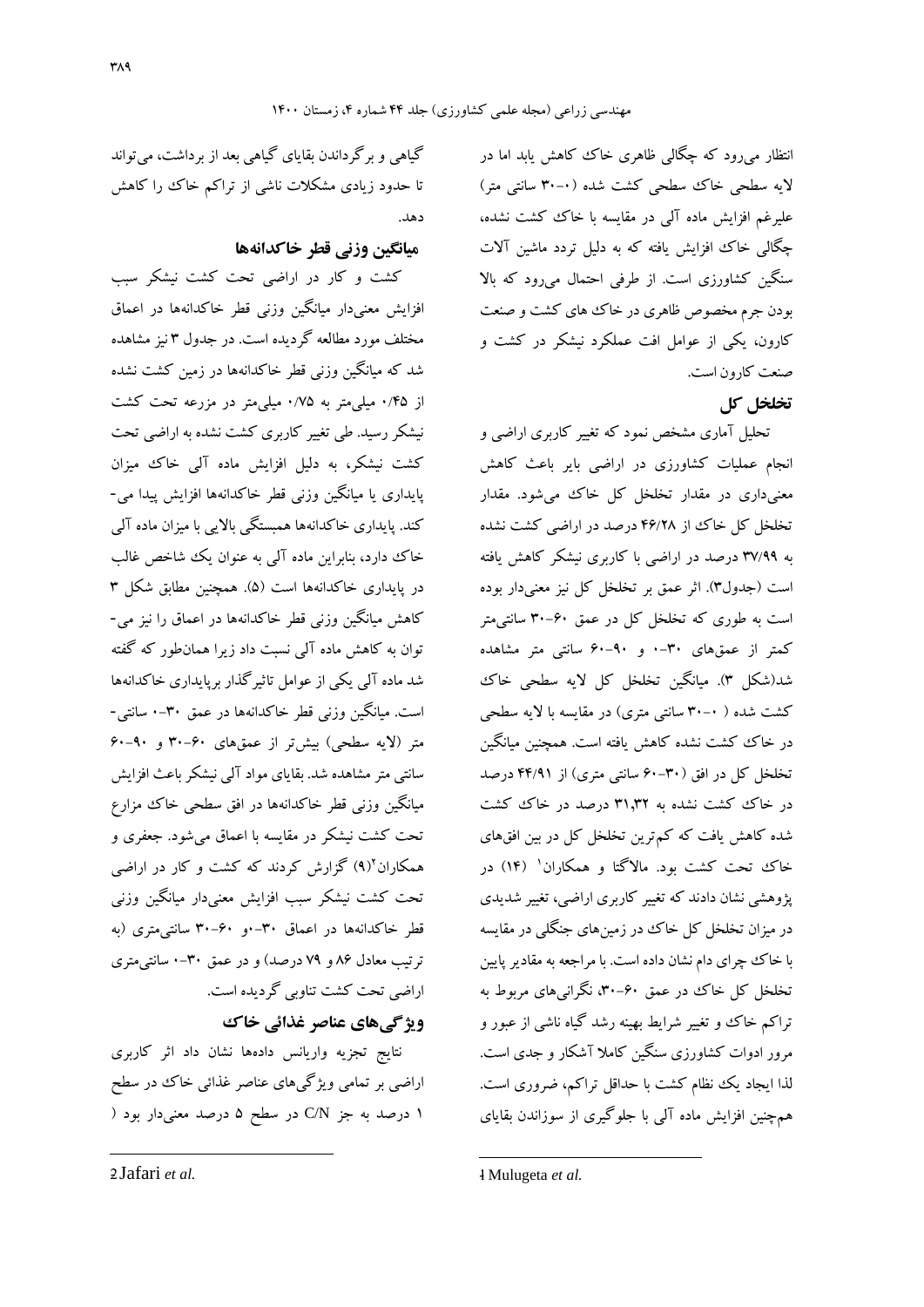صادقی میانرودی و همکاران: تاثیر تغییرکاربری اراضی بر ویژگیهای...

اثر متقابل تیمارها بر ویژگیهای عناصر غذائی خاك معنی- دار نبود.

جدول4(. همچنین اثر تیمار عمق بر تمامی صفات مورد مطالعه در سطح احتمال 5 درصد معنیدار بود درحالیکه

| جدول(٣) مقايسه ميانگين ويژگي@ي فيزيكي خاكّ هاي تحت كشت نيشكر و كشت نشده در منطقه مورد مطالعه |
|----------------------------------------------------------------------------------------------|
| Table (3) Comparison of means of physical characteristics of soils under long-term sugarcane |
| cultivation and uncultivated land in the study area                                          |

| میانگین وزنبی قطر<br>خاكدانه ها<br>Mean<br>Weight-Diameter<br>of Soil<br>(mm) | تخلخل كل<br>Total<br>Porosity(%) | چگالي ظاهري<br><b>Bulk Density</b><br>$g \text{ cm}^{-3}$ | سيلت<br>Silt<br>$\left(\frac{1}{2}\right)$ | رس<br>Clay<br>$\left(\frac{1}{2}\right)$ | شن<br>Sand<br>$\left(\frac{1}{2}\right)$ | تيمار<br>Treatment            |
|-------------------------------------------------------------------------------|----------------------------------|-----------------------------------------------------------|--------------------------------------------|------------------------------------------|------------------------------------------|-------------------------------|
| 0.54 <sub>b</sub>                                                             | 40.51 <sub>b</sub>               | 1.57a                                                     | 56.20 d                                    | 34.85b                                   | 9.30 <sub>bc</sub>                       | 219                           |
| 0.55 <sub>b</sub>                                                             | 38.99c                           | 1.61a                                                     | 56.26c                                     | 35.27b                                   | 8.70bcd                                  | 239                           |
| 0.75a                                                                         | 37.99c                           | 1.64a                                                     | 45.91f                                     | 44.42a                                   | 8.80bcd                                  | 457                           |
| 0.53 <sub>b</sub>                                                             | 39c                              | 1.62a                                                     | 57.23 b                                    | 33.16b                                   | 11 <sub>b</sub>                          | 520                           |
| 0.55 <sub>b</sub>                                                             | 38.99c                           | 1.62a                                                     | 59 a                                       | 34.38b                                   | 6.67d                                    | 532                           |
| 0.57 <sub>b</sub>                                                             | 39.11c                           | 1.61a                                                     | 54.50e                                     | 36.83b                                   | 8 cd                                     | 534                           |
| 0.45c                                                                         | 46.28a                           | 1.41b                                                     | 43.18 <sub>g</sub>                         | 34.46b                                   | 22.55a                                   | Uncultivated land<br>كشت نشده |

### **ماده آلی**

نتایج نشان داد که میانگین ماده آلی در افق سطحی خاك (۰-۳۰ سانتیمتری) ۱/۱ درصد و برای افق مشابه در خاك بایر میانگین ماده آلی 0.65 درصد بدست آمد. در جدول 5 نیز مشاهده شد که ماده آلی در زمین کشت نشده از 0/49 درصد به 0/79 درصد در مزرعه تحت کشت نیشکر رسید. بقایای مواد آلی نیشکر باعث افزایش کربن آلی خاك در افق سطحی خاك مزارع تحت کشت نیشکر در مقایسه با اراضی بایر میشود. ماده آلی خاك در افقهای زیر سطحی مورد بررسی در خاكهای تحت کشت نیشکر در مقایسه با اراضی بایر نیز افزایش یافته است. به طوری که میانگین ماده آلی در افق 30-60 و 60-90 سانتیمتری در خاك تحت کشت به ترتیب 0/62 و 0/41 درصد و در خاك بایر به ترتیب 0/45 و0/33 درصد بدست آمد. این شرایط به دلیل وجود ریشههای عمیق نیشکر رخ داده و در واقع ریشههای

نگهدارنده نیشکر که به عمق پائین تر از یک متر نفوذ می کند سبب افزایش ماده آلی خاك در اعماق میشوند. اما افزایش ماده آلی در اعماق چندان قابل توجه نیست. با اینحال با توجه به شکل 5 با افزایش عمق از میزان ماده آلی کاسته شده است. عوامل متعددی همچون شخم، دمای زیاد و مرطوب بودن خاك (ناشی از آبیاری) در طی فصول گرم مانع از افزایش ماده آلی در خاك میشود. شخم زدن سبب تسریع ورود اکسیژن به خاك و در نتیجه اکسیداسیون ماده آلی خاك میشود. دمای زیاد هوا موجب افزایش دمای خاك و در نتیجه منجر به افزایش سرعت اکسیداسیون ماده آلی می- باشد. بررسی جعفری و همکاران )9( نشان داد که تاثیر نوع کاربری، عمق و اثر متقابل عمق و کاربری بر مقدار کربن آلی خاك در سطح 1 درصد معنیدار است. آنها اظهار کردند که مقدار کربن آلی خاك از 3/57 گرم برکیلوگرم در اراضی بایر به 10/5 گرم برکیلوگرم در اراضی با کاربری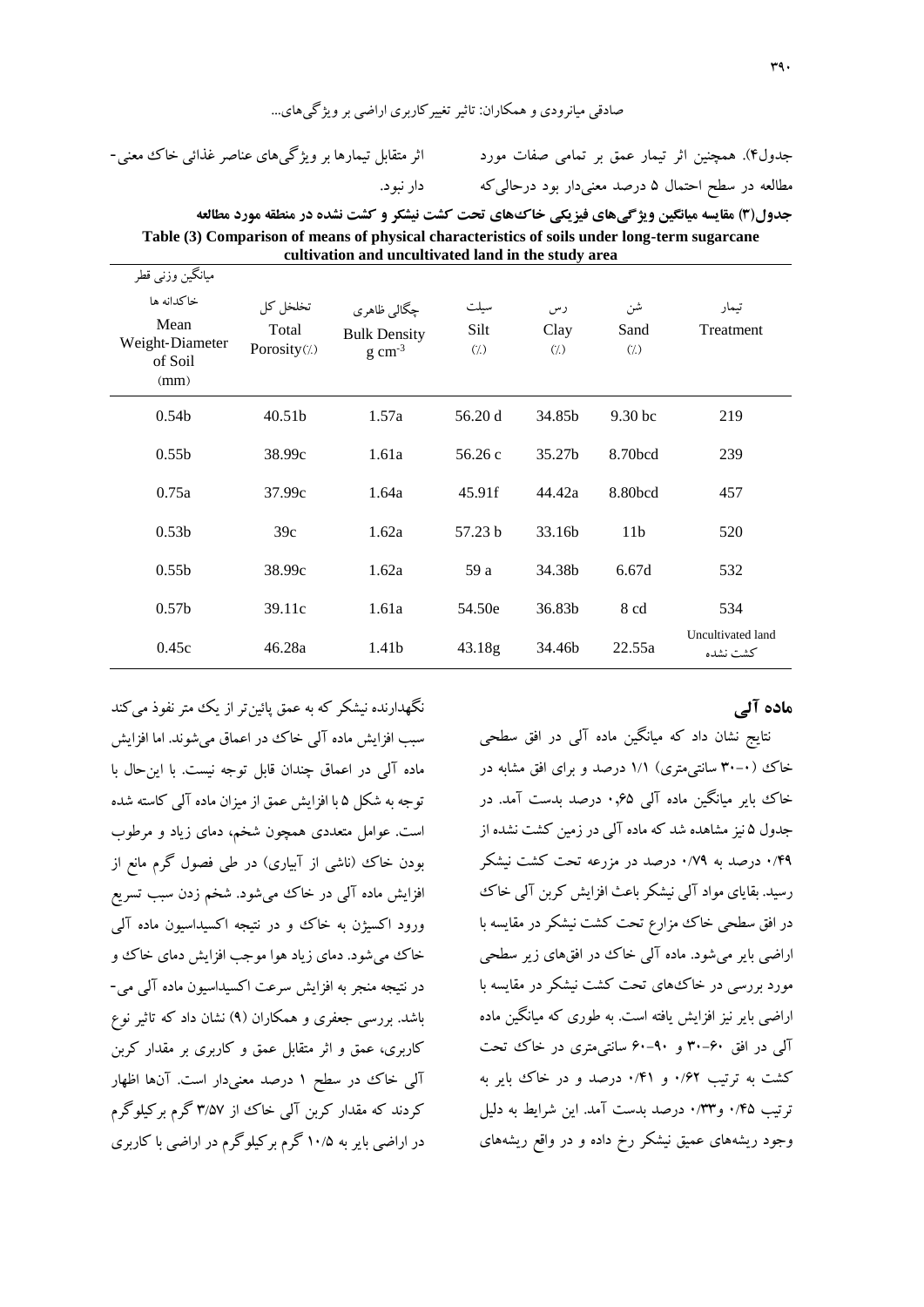

**شکل)3( مقایسه میانگین برخی از ویژگیهاي فیزیکی خاك در اعماق مورد مطالعه Figure(3) Comparison of mean of physical characteristics of soil in the depths studied**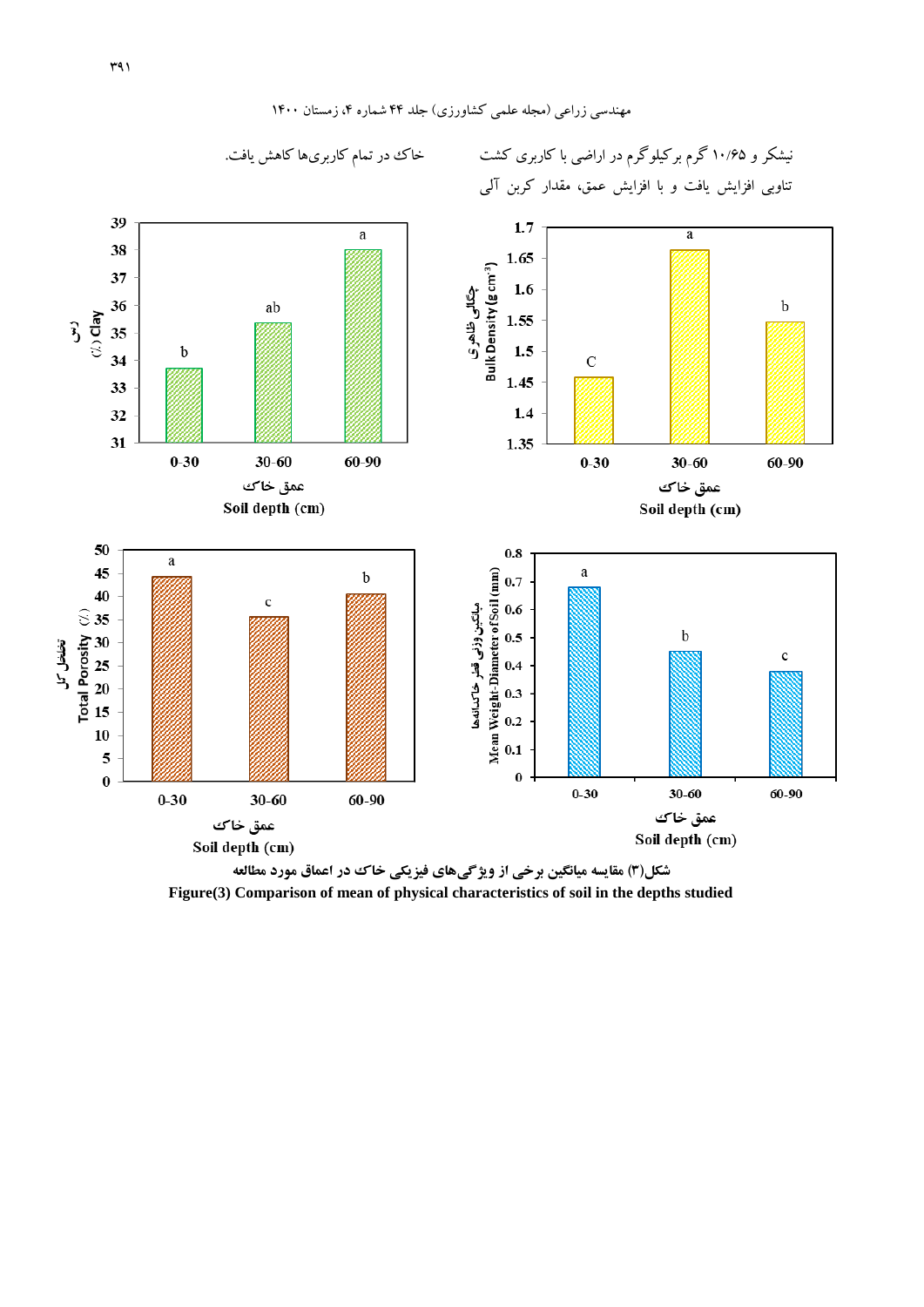

### صادقی میانرودی و همکاران: تاثیر تغییرکاربری اراضی بر ویژگیهای...

**شکل)4( مقایسه میانگین اثر متقابل کاربري اراضی و عمق بر میزان درصد رس Figure.(4) Comparison of Means of interaction between land use and depth on clay rate**

**جدول)4( تحلیل آماري ویژگیهاي عناصر غذائی خاكهاي تحت کشت نیشکر و کشت نشده در منطقه مورد مطالعه Table(4) Statistical analysis of organic matter characteristics of the soils under sugarcane cultivation and uncultivated land in the study area**

|                                |                                          | ميانگين مربعات<br>Average of squares    |                               | درجه آزادي            |                                             |
|--------------------------------|------------------------------------------|-----------------------------------------|-------------------------------|-----------------------|---------------------------------------------|
| نسبت کربن به<br>نيتروژن<br>C/N | پتاسيم قابل جذب<br>Absorbed<br>potassium | فسفر قابل جذب<br>Absorbed<br>phosphorus | ماده آلی<br>Organic<br>Carbon | Degrees of<br>Freedom | منابع تغييرات<br>Sources of Changes         |
| $265.41*$                      | 13940.71**                               | $21.73**$                               | $0.12**$                      | 6                     | کاربری زمین<br>Land use                     |
| $25.72*$                       | 959.16*                                  | $2.71*$                                 | $0.024*$                      | $\overline{2}$        | عمق<br>Depth                                |
| 3.02 <sub>ns</sub>             | 51.96ns                                  | 0.30ns                                  | $0.001$ ns                    | 12                    | عمق ×کاربری زمین<br>Land use $\times$ depth |
| 0.59                           | 294.57                                   | 3.18                                    | 0.02                          |                       | خطا<br>Error                                |

ns: non-significant, \*: significant at 5% probability level, and\*\*: significant at 1% probability level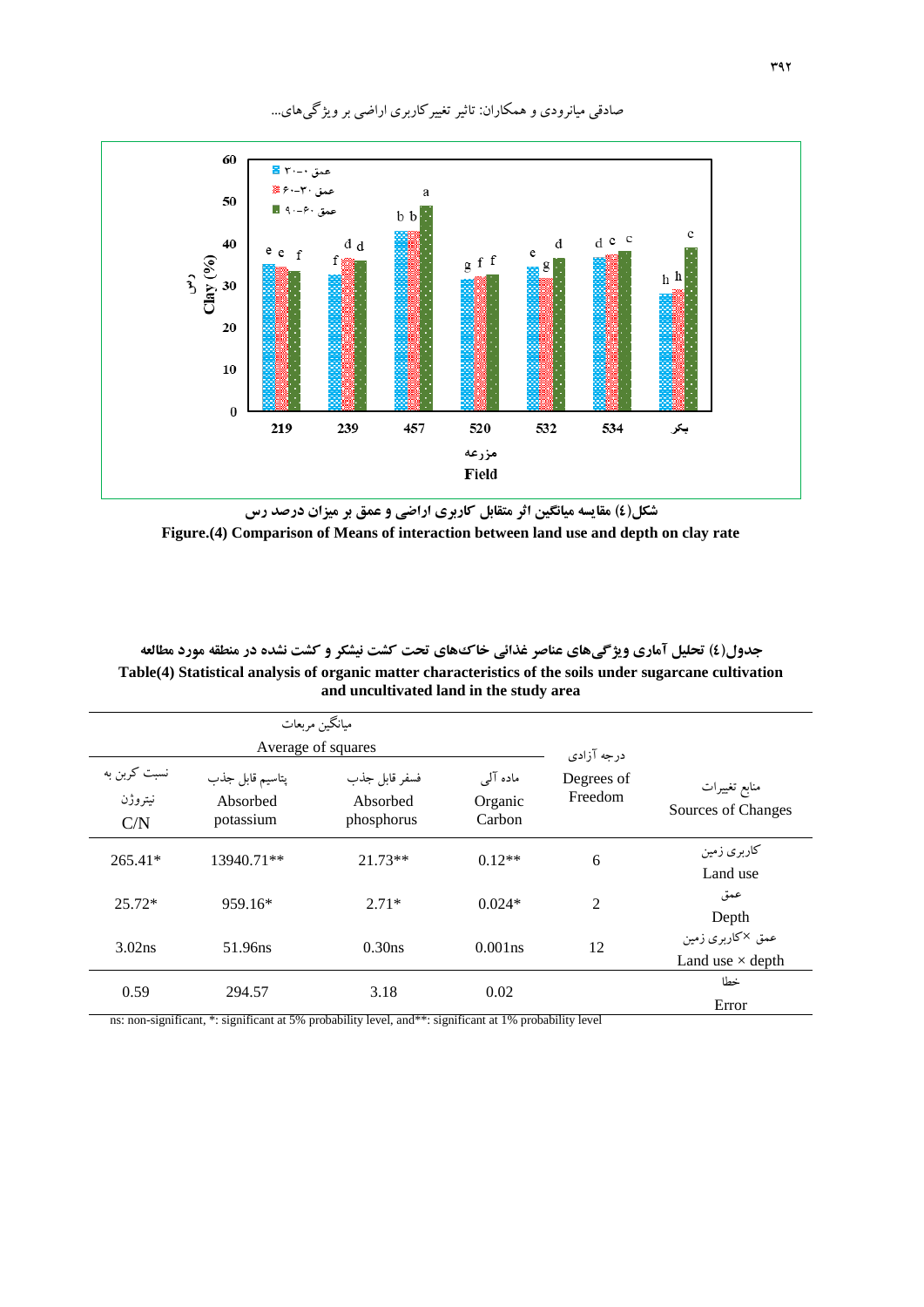| نسبت کربن به<br>نيتروژن<br>C/N | پتاسيم قابل جذب<br>Absorbed<br>potassium<br>$mg \, kg^{-1}$ | فسفر قابل جذب<br>Absorbed<br>phosphorus<br>$mg \, kg^{-1}$ | ماده آلی<br>Organic<br>Carbon<br>(7) | تيمار<br>Treatment            |
|--------------------------------|-------------------------------------------------------------|------------------------------------------------------------|--------------------------------------|-------------------------------|
| 10.54 <sub>b</sub>             | 143.33c                                                     | 9.51ab                                                     | $0.65$ abc                           | 219                           |
| 10.51 <sub>b</sub>             | 135c                                                        | 9.36ab                                                     | 0.62cd                               | 239                           |
| 10.95 <sub>b</sub>             | 139.33c                                                     | 10.20ab                                                    | 0.85a                                | 457                           |
| 10.58b                         | 173.33b                                                     | 9.86ab                                                     | $0.70$ abc                           | 520                           |
| 10.5 <sub>b</sub>              | 176.67b                                                     | 8.51 <sub>b</sub>                                          | 0.64c                                | 532                           |
| 10.81a                         | 166.67b                                                     | 10.46a                                                     | 0.79ab                               | 534                           |
| 11.5a                          | 249.72a                                                     | 5.90c                                                      | 0.49d                                | uncultivated land<br>كشت نشده |

**جدول)5( مقایسه میانگین ویژگیهاي عناصر غذائی خاكهاي تحت کشت نیشکر و کشت نشده در منطقه مورد مطالعه Table(4) Comparison of means of characteristics of organic matter of the soils under sugarcane cultivation and uncultivated land in the study area**

کاشت نیشکر، میباشد. میزان تقریبی کودهای فسفره مورد استفاده معموال سوپرفسفات تریپل و یا دی آمونیوم فسفات است که حدود 250 کیلوگرم درهکتار و در اولین کشت نیشکر به خاك افزوده میگردد. در صورت تشخیص کمبود فسفر از طریق عالئم کمبود در گیاه فسفر به خاك اضافه می- شود. به طور کلی تغییرات فسفر به شدت تحت تاثیر شیوه کوددهی است.

### **نسبت کربن به نیتروژن N/C**

نتایج نشان داد که بیشترین میزان نسبت کربن به نیتروژن خاك در اراضی کشت نشده بیشتر از اراضی کشت نیشکر است. بهطوریکه N/C در اراضی کشت نشده از 11/5 به 10/5 در اراضی تحت کشت نیشکرکاهش یافته است )جدول 5(. اراضی با کشت تناوبی دارای کمترین میزانN/C میباشدکه به طور معنیداری نسبت به کاربری اراضی کشت نشده کمتر است. همچنین در اثر افزایش عمق، مقدار N/C خاك به طور معنی داری نسبت به سطح خاك كاهش یافته است (شكل۵). در همهی کاربریها، نسبت N/C در سطح بیش از عمق -60 30 و 60-90 سانتیمتراست )شکل4(. این نتیجه ممکن است به دلیل افزایش بیشترکربن خام به این ضخامت از خاك مربوط

**فسفر قابل جذب**

بررسی تغییرات میزان فسفر قابل جذب نشان داد که بهره- برداری از اراضی بایر برای کشت نیشکر باعث تفاوت معنی- داری در سطح 1 درصد شده است. در جدول 5 نیز مشاهده شد که فسفر قابل جذب در زمین کشت نشده از 5/90 میلی- گرم بر کیلوگرم به 10/46 میلیگرم بر کیلوگرم در مزرعه تحت کشت نیشکر رسید. به طوری که میزان فسفر قابل جذب در عمق 0-30 سانتیمتری از 7/7 میلیگرم بر کیلوگرم در خاك بایر به 15/9 میلیگرم در کیلوگرم در خاك تحت کشت نیشکر افزایش یافت. در عمق 60-30 سانتیمتری میزان فسفر نیز روند مشابه افق سطحی داشت. ماالگتا و همکاران )14( در پژوهشی نشان دادند که تغییر کاربری اراضی منجر به افزایش میزان فسفر قابل جذب در زمینهای جنگلی در مقایسه با چمنزار شده است که با افزایش عمق از میزان آن کاسته شده است. همانطور که در شکل 5 مشاهده شد با افزایش عمق میزان فسفر قابل جذب کاهش یافت که با نتایجپورکیهان و همکاران (۱۷) همخوانی داشت. مهمترین دلیل این افزایش مقدار فسفر قابل جذب افزایش کودهای فسفره به خاك قبل از

**.** 

<sup>1-</sup> Porkeyhan *et al.*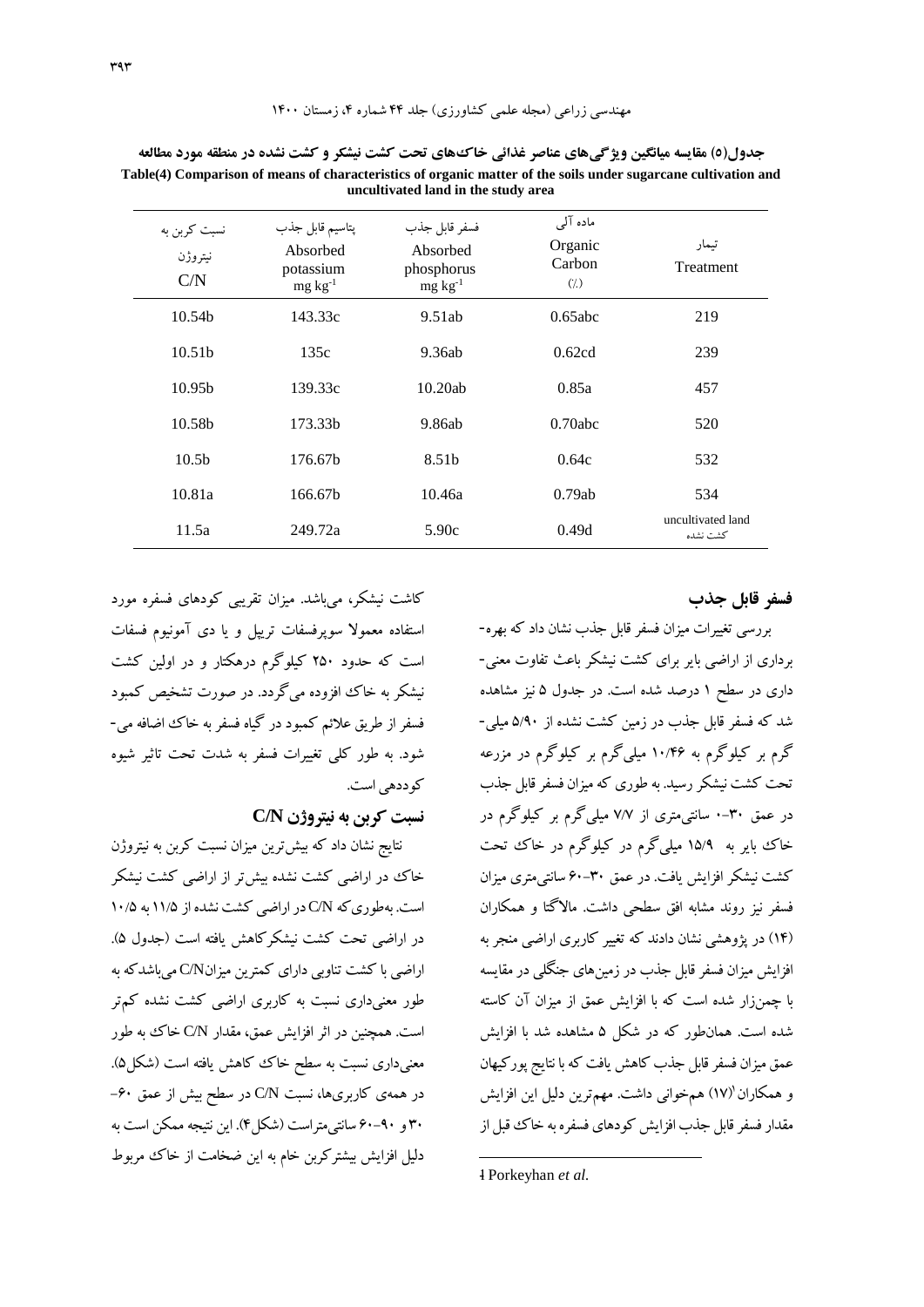پتاسیم قابل جذب در زمین بایر با خاكهایی که بهمدت بیشتر زیر کشت نیشکر بودند، تفاوت معنیدار نشان داد. به- طوریکه میانگین پتاسیم قابل جذب در خاك سطحی از 249/72 میلیگرم بر کیلوگرم در اراضی بایر به 135 میلیگرم بر کیلوگرم در اراضی تحت کشت کاهش یافت )جدول 5(. این کاهش در خاك سطحی بیشتر از خاكهای عمق دوم و عمق سوم بود که میتوان به جذب پتاسیم توسط نیشکر نسبت داد. چرا که نیشکر پتاسیم را نسبت به سایر عناصر غذایی بیشتر جذب می کند.

گردد که از نسبت N/C زیادتری برخوردار است. از طرفی مصرف کودهای نیتروژندار در اراضی تحت کشت، منجر به کاهش این نسبت میگردد. بهطور مشابه جعفری و همکاران )9( نیز افزایش N/C در اراضی کشت نشده را گزارش کردند. ماالگتا و همکاران )15( در پژوهشی نشان دادند که تغییر کاربری اراضی منجر به افزایش میزان N/C در زمینهای جنگلی(۱۱/۶) در مقایسه با اراضی چرای دام (۱۰/۱) شده است که با افزایش عمق از میزان آن کاسته شده است. **پتاسیم قابل جذب**



**شکل)5( مقایسه میانگین تغییر عمق بر میزان ماده آلی، فسفر قابل جذب، پتاسیم قابل جذب و نسبت کربن به نیتروژن N/C Figure (5) Comparison of means of depth change on organic matter, absorbable phosphorus, absorbable potassium and C/N**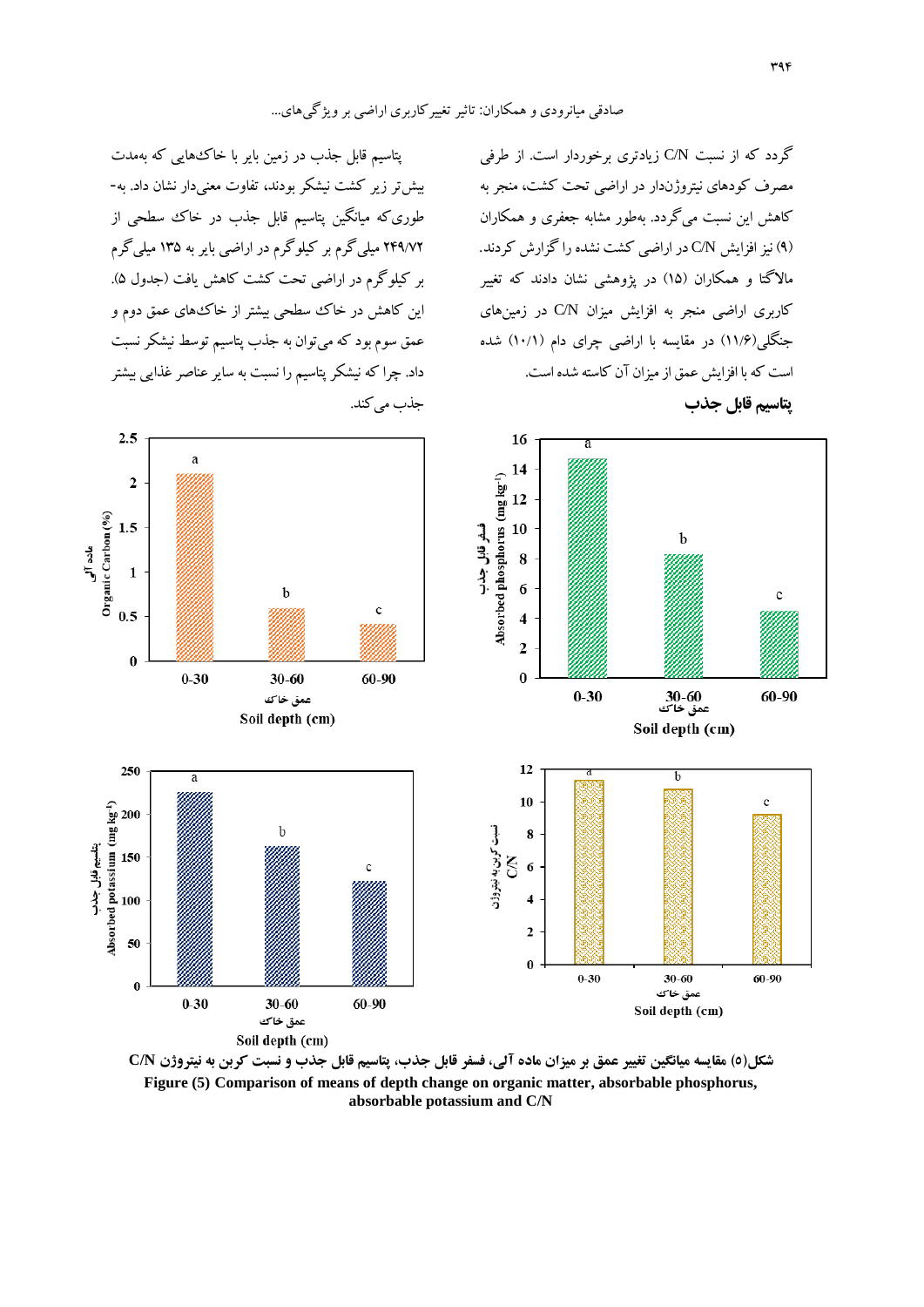بهطورکلی کاهش پتاسیم قابل جذب خاك در اراضی تحت کشت نیشکر بهدلیل تخلیه پتاسیم خاك در نتیجه آبشویی و برداشت پتاسیم توسط گیاه نیشکر میباشد )9(. بهطور مشابه، بستانی و سوابقی )2( نیز کاهش در میزان پتاسیم قابل جذب در خاكهای با کشت درازمدت نیشکر را گزارش کردند. همچنین جعفری و همکاران )9( گزارش کردند کشت درازمدت نیشکر سبب کاهش پتاسیم محلول و قابل جذب خاك شد. همانطور که در شکل5 مشاهده شد به طورکلی با افزایش عمق میزان پتاسیم قابل جذب کاهش یافت. با توجه به این نتایج می- توان نتیجه گرفت کشت درازمدت نیشکر بدون استفاده از کود پتاسیم سبب تخلیه این عنصر شده و میتواند در کاهش جذب پتاسیم توسط نیشکر مؤثر باشد )9(.

**همبستگی صفات مورد بررسی**

نتایج حاصل از برآورد ضرایب همبستگی بین صفات مختلف تحت تیمارهای مورد مطالعه، نشان داد که شن با تمامی صفات به جز رس و ماده آلی همبستگی معنیداری داشت. در حالی که رس تنها با میانگین وزنی قطر

شن Sand  $($ <sup>'</sup> $)$ رس Clay  $\left(\dot{}/\dot{}\right)$ سیلت Silt  $($ <sup>'</sup> $)$ چگالی ظاهری Bulk Density  $\rm g\ cm^{\text{-}3}$ تخلخل کل Total Porosity  $(7)$ میانگین وزنی قطر خاکدانه ها Mean Weight‐Diameter of Soil mm ماده آلی Organic Carbon  $(1)$ فسفر قابل جذب Absorbed phosphorus mg  $kg^{-1}$ پتاسیم قابل جذب Absorbed potassium mg  $kg^{-1}$ نسبت کربن به نیتروژن C/N 1 Sand 1 -0.25 Clay 1 -0.51 -0.95\*\* Silt 1 0.61 0.33 -0.95\*\* Bulk Density Total 1 -0.96<sup>\*\*</sup> -0.59 -0.28 0.88<sup>\*</sup> Porosity 1 -0.60 0.66 -0.16 0.92\*\* -0.97\*\* MWD Organic  $0.86*$   $-0.69$   $0.78*$   $0.08$   $0.71$   $-0.75$   $\text{Carbon}$ 1 0.87\* 0.64 -0.80\* 0.89\*\* 0.48 0.38 -0.84\* Abs. Phosphorus 1 -0.86\* -0.64 -0.64 0.76\* -0.85\* -0.50 -0.38 0.87\* Abs. Potassium 1  $0.76*$   $-0.65$   $-0.29$   $-0.15$   $0.74$   $-0.79*$   $-0.93**$   $0.22$   $0.92**$  C/N

**جدول(6) ضرایب همبستگی صفات مورد مطالعه Table (6) Correlation coefficient of studied traits**

خاکدانهها با همبستگی 0/92 رابطه مثبت و معنیداری

داشت. با توجه به نتایج جدول 6 همبستگی منفی بین چگالی ظاهری با تخلخل کل )0/96( مشاهده شد. در

کاربری کشاورزی احتماالً بهدلیل فرآیند خاکدانهسازی

باعث افزایش میزان فضاهای متخلل در خاك میشود و همین امر موجب کاهش جرم مخصوص ظاهری و حقیقی خاك و از طرفی باعث افزایش تخلخل کل خاك شده

است )6(. از بین تمامی صفات مورد مطالعه، ماده آلی خاك با چگالی ظاهری )0/78(، MWD(0/86 )و فسفر قابل جذب (۰/۸۷) همستگی مثبت و معنیداری داشت.

ماده آلی خاك و میانگین وزنی قطر خاكدانهها برهم اثر متقابل دارند، به این معنی که ماده آلی خاك باعث تشکیل خاکدانهها میشود و با به هم پیوستن خاکدانههای

کوچک خاکدانههای بزرگ تشکیل میشود و در مقابل خاکدانهها مواد آلی را در خود محافظت فیزیکی میکنند

)19(. بیشترین همبستگی بین فسفر قابل جذب، پتاسیم قابل جذب و C/N به ترتیب با چگالی ظاهری (۰/۸۹)، شن

)0/87( و سیلت )0/93( مشاهده شد.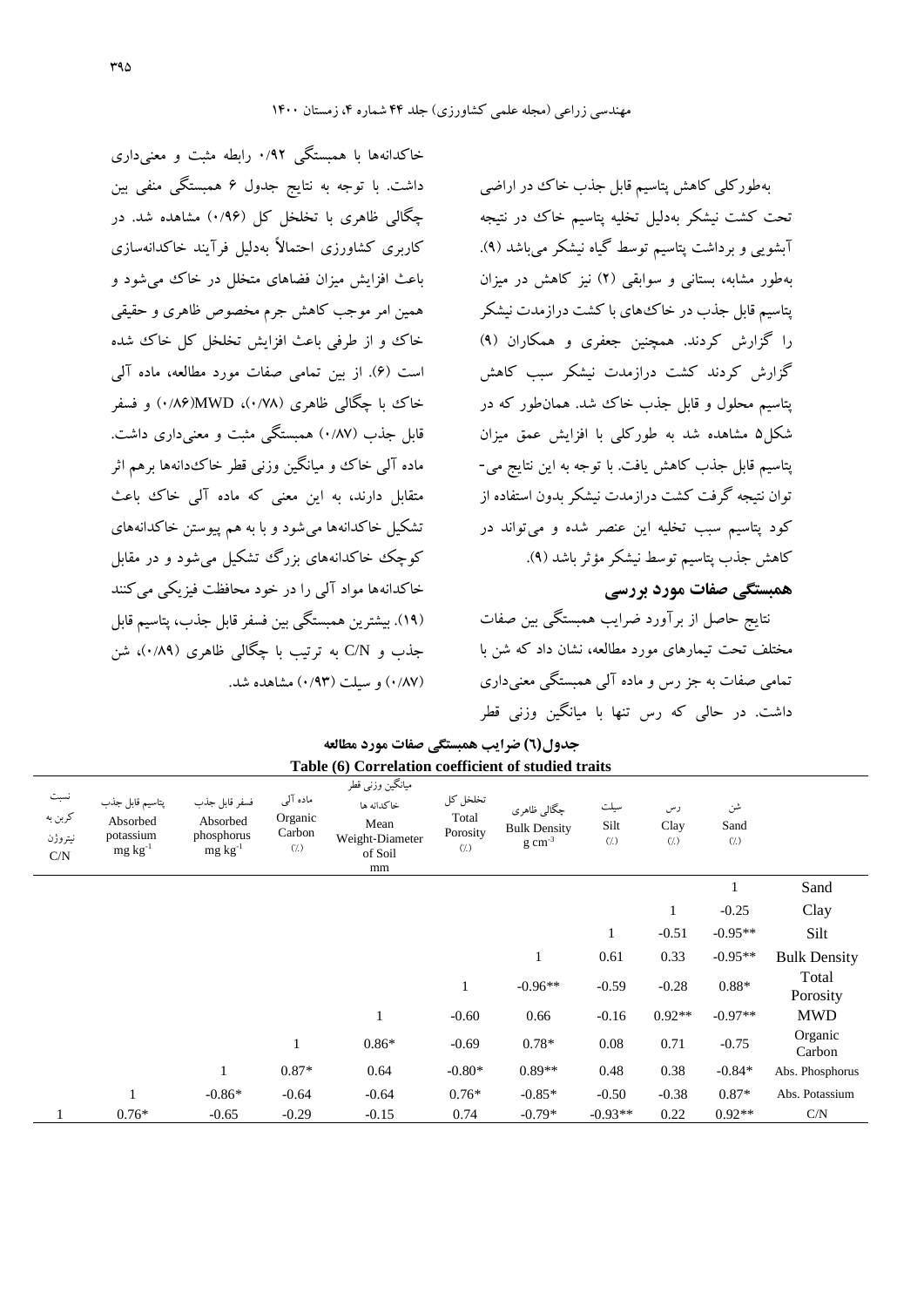نتایج این پژوهش نشان داد که تغییر کاربری اراضی و درحالیکه با زیرکشت بردن اراضی بایر، میزان N/C ماده قابل جذب در اثر کشت نیشکر و کوددهی افزایش یافت، همچنین نگرانیهای مربوط به تراکم خاك و تغییر شرایط بهینه رشد گیاه ناشی از عبور و مرور ادوات کشاورزی

**نتیجه گیري** زیر کشت بردن زمینهای بایر در خاكهای کشت و آلی خاك و پتاسیم قابل جذب خاك کاهش یافت. صنعت کارون سبب تغییر ویژگیهای فیزیکی و آلی خاك شده است. بدینترتیب که تغییر کاربری اراضی، آبیاری فراوان، آبشویی و کشت درازمدت نیشکر سبب سنگین کامال واضح و جدی است، لذا ایجاد یک نظام افزایش ماده آلی خاك، میانگین وزنی قطر خاکدانهها و کشت با حداقل تراکم، ضروری است. چگالی ظاهری خاك شده است. همچنین مقدار فسفر

#### **References**

- 1. Behravan, H.R., Zand, E. and Shafiei Baftee, F. 2013. Good management practices manual for the sugarcane industry. Kerdegar press, Ahvaz, Iran. pp: 386. (In Persian)
- 2. Bostani, A. and Savaghebi, Gh. 2011. Study of potassium fixation capacity in some under-cultivation sugarcane soils in Khuzestan. The Journal of Water and Soil. 25(5): 982-993(In Persian with English abstract)
- 3. Canisares, L. P., Cherubin, M. R., da Silva, L. F. S., Franco, A. L. C., Cooper, M., Mooney, S. J., & Cerri, C. E. P. 2020. Soil microstructure alterations induced by land use change for sugarcane expansion in Brazil. Soil Use and Management. 36(2):189-199.
- 4. Chi, L., Mendoza-Vega, J., Huerta, E., and Álvarez-Solís, J. D. 2017. Effect of Long-Term Sugarcane (Saccharum Spp.) Cultivation on Chemical and Physical Properties of Soils in Belize. Communications in soil science and plant analysis. 48(7): 741-755.
- 5. De Noni, G., Didier, B., Jean-Yves, L., Yves, L., and Jean, A. 2002. Proposal of soil indicators for spatial analysis of carbon stocks evolution. Western Canadian Spill Services-August. Thailand.
- 6. Emami, H., Neyshabouri, M. R., and Shorafa, M. 2012. Relationships between some soil quality indicators in different agricultural soils from Varamin, Iran. Journal of Agricultural Science and Technology. 14: 951-959 (In Persian with English abstract)
- 7. Garside, A.L., and Nable, R.O. 1996. Sugarcane growth and yield comparisons in pair old and new land sites. In: J.R. Wilson, D.M. Hogarth, J. Campbell and A.L. Garside (Eds.), Sugarcane: Research Towards Efficient and Sustainable Production. CSIRO Division of Tropical Crops and Pastures, Brisbane, Australia. pp: 248-250,
- 8. Hassanlee, A.M. 2011. Climate change and it's sequences on water and Environment. Iranian student book agency, Mashhad, Iran. pp: 208. (In Persian)
- 9. Jafari, S., Baghernejad, M., and Chorom, M. 2005. Investigation of some of physicochemical properties of cultivation and virgin lands (under sugarcane cultivation and rotations) in Haft Tapeh Area Khuzestan. Journal of Agricultural Engineering. 28(1): 165-182. (In Persian)
- 10. Jafary, S., Golchin, A., and Toolayfard, A. 2016. The effect of land use change on the characteristics of physical components of organic matter, the amount of diffuse clay and the stability of aggregates in some lands of Khuzestan province. Iranian Journal of Soil and Water Research. 47(3): 593-603(In Persian with English abstract)